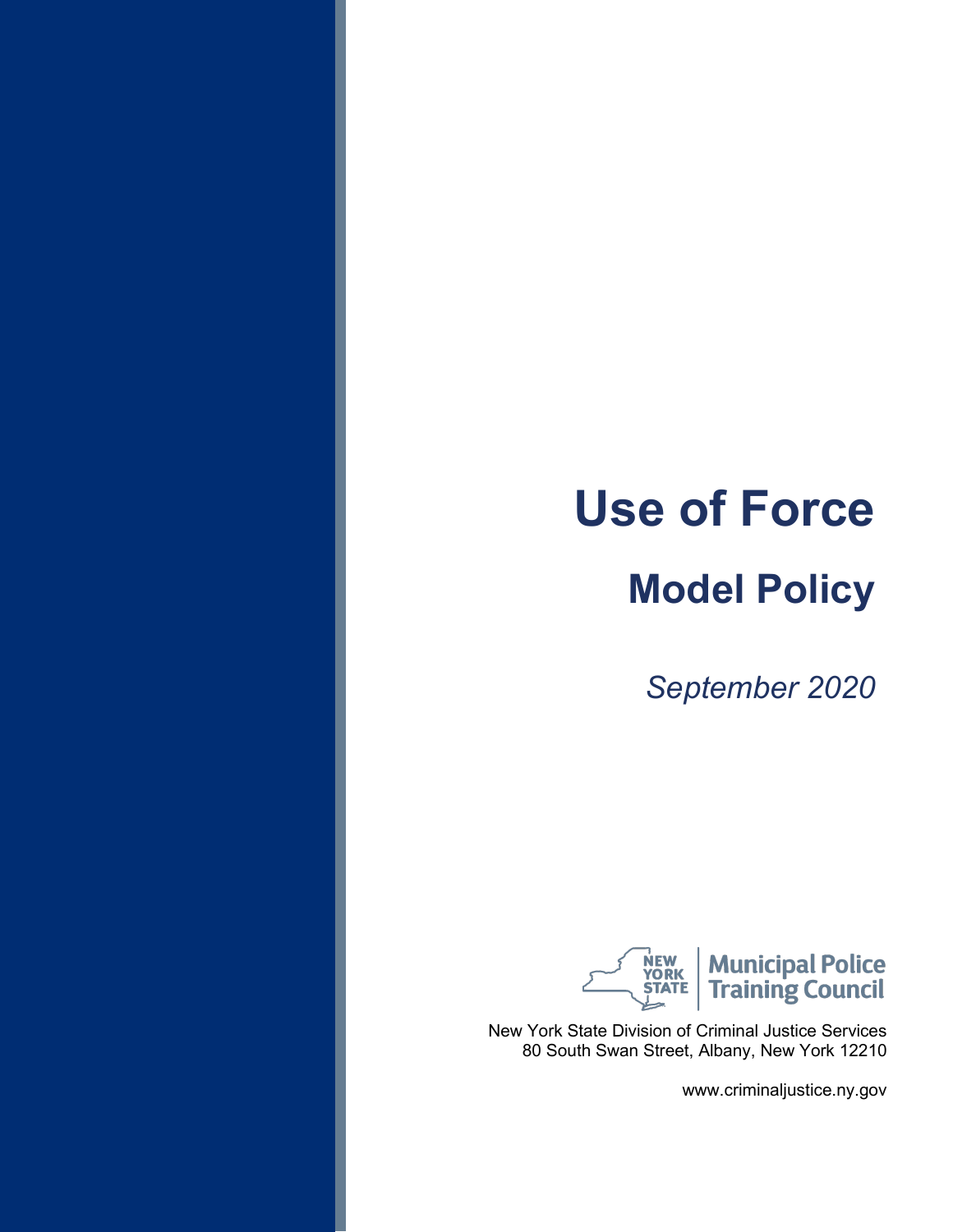



STATE OF NEW YORK Division of Criminal Justice Services Office of Public Safety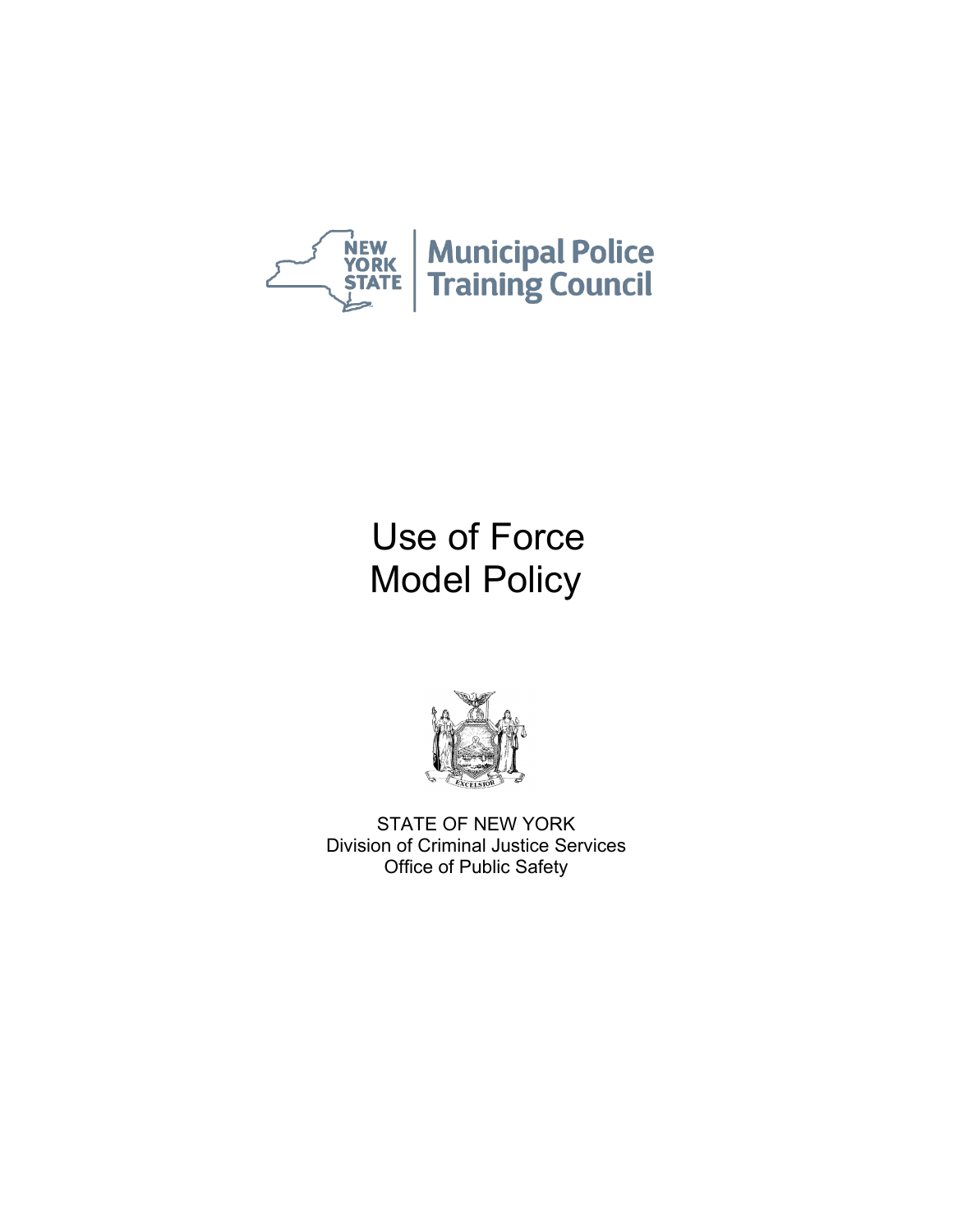### **Copyright Notice**

© September 2020 by the New York State Division of Criminal Justice Services. You are hereby granted a non-exclusive license to use the enclosed materials for non-commercial use, and to reproduce, copy and/or distribute these materials for educational purposes. The Division's materials contained in this publication may be included in a non-commercial derivative work with proper attribution to the New York State Division of Criminal Justice Services. These materials may not be posted on a commercial or non-commercial Internet site without the prior written permission of the Division. This non-exclusive license will be governed and construed in accordance with the laws of the State of New York.

THE 2020 EDITION IS PUBLISHED BY THE:

New York State Division of Criminal Justice Services Office of Public Safety 80 South Swan Street Albany, New York 12210

http://www.criminaljustice.ny.gov

VERSION September 2020

#### PRINTED IN THE UNITED STATES OF AMERICA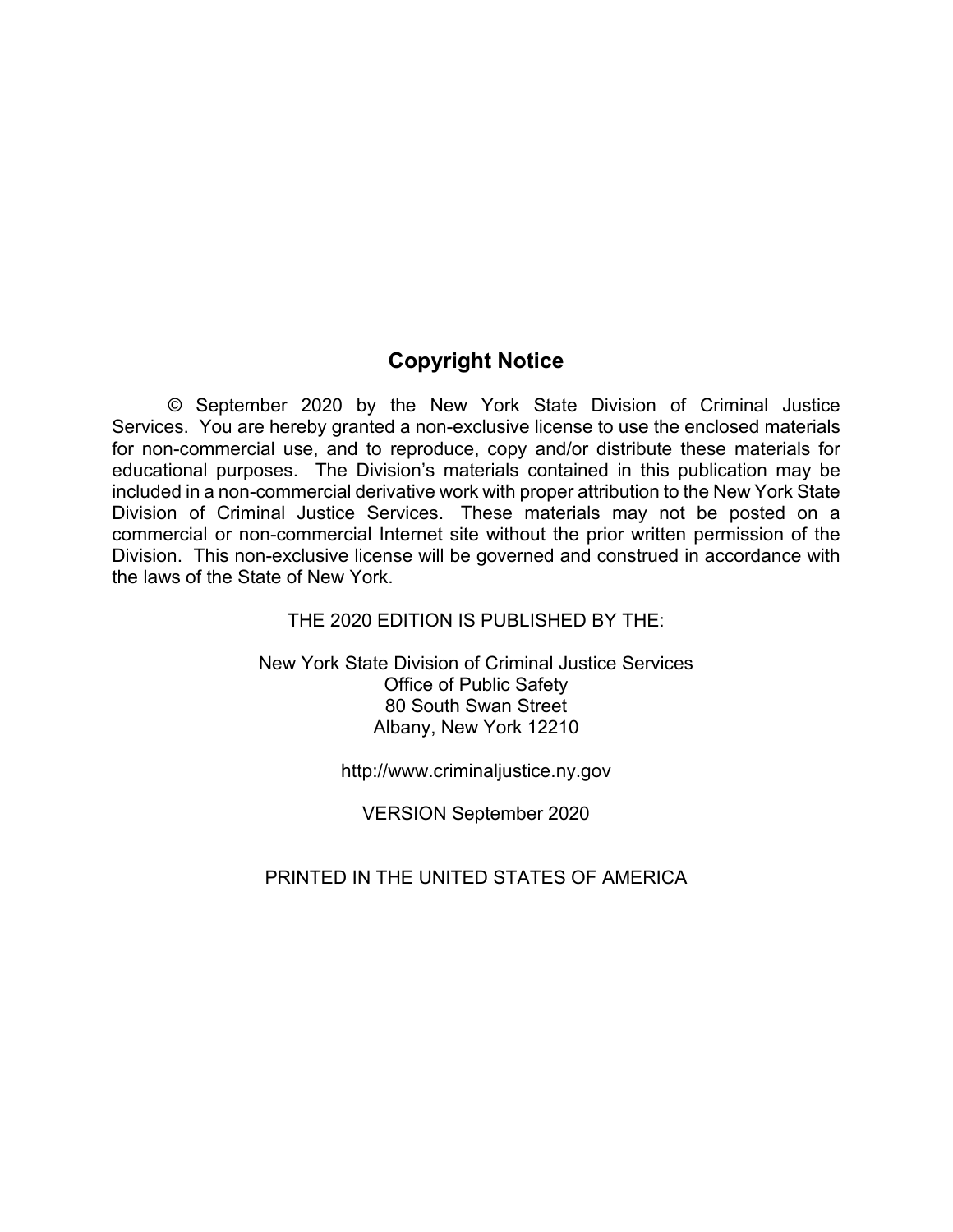At the forefront of the national discussion involving policing in America is the way in which police use force. Agency policies regarding the use of force are facing increased scrutiny and agencies are seeking to ensure that their Use of Force policies are wellreasoned. Agencies are increasingly concerned with providing their officers with the best direction possible as they are tasked with making split-second judgements under circumstances that are tense, uncertain, and rapidly evolving.

The Council sought to address these concerns with the attached policy. The MPTC Use of Force model policy is firmly rooted in the  $4<sup>th</sup>$  Amendment jurisprudence that governs police use of force, while remaining broad enough to serve as a framework for any agency in New York to build upon. This version of the policy has been promulgated pursuant to Executive Law §840(4)(d)(3) and adopted by the Municipal Police Training Council in September of 2020.

### **Acknowledgements**

The New York State Division of Criminal Justice Services (DCJS) acknowledges the extensive work done by the following associations and agencies:

District Attorney's Association of the State of New York

Law Enforcement Training Directors Association of New York State

New York State Association of Chiefs of Police

New York State Police

New York City Police Department

New York State Sheriff's Association

New York State University Police

New York State Department of Corrections and Community Supervision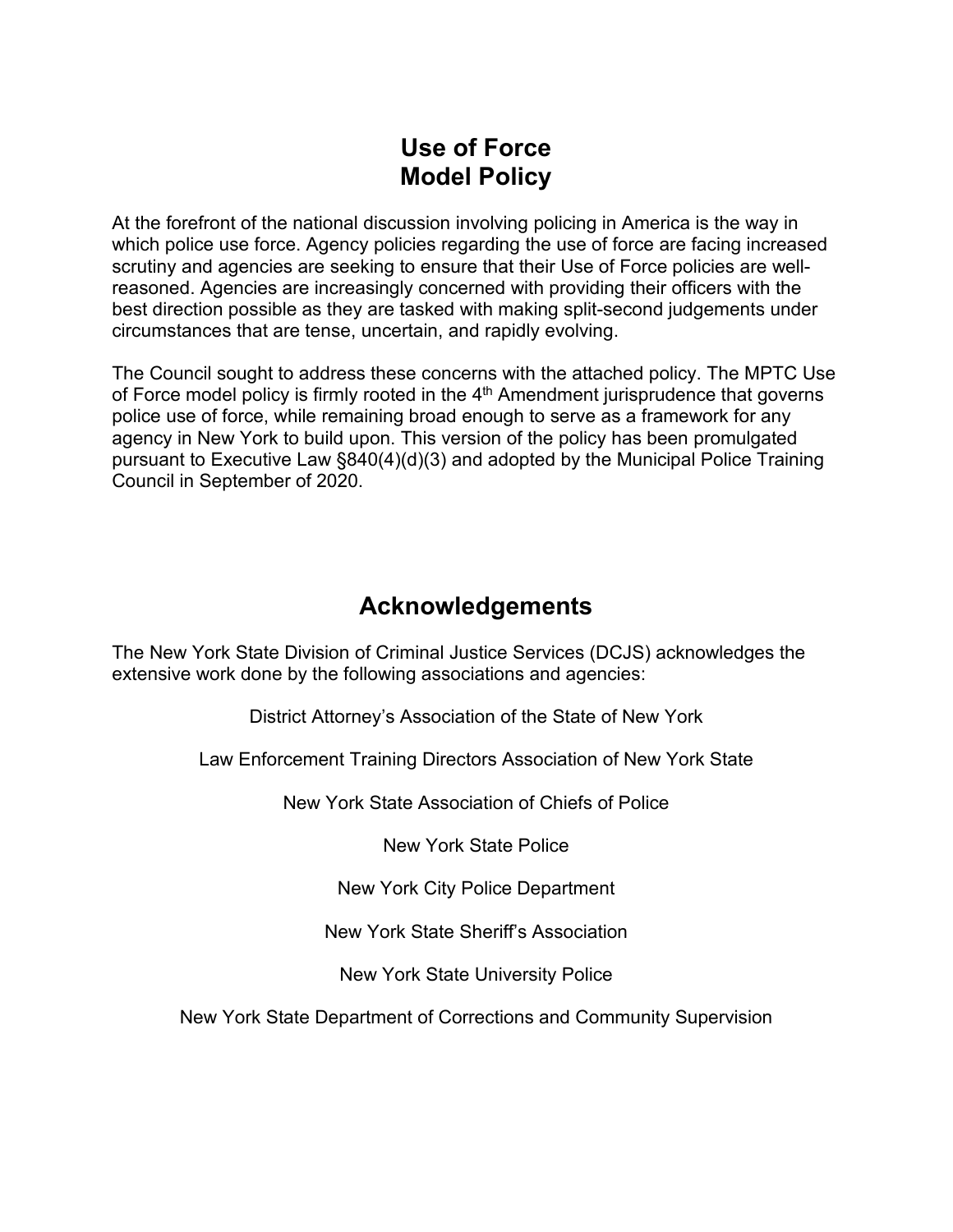Municipal Police Training Council

#### **I. PURPOSE**

Law enforcement officers around the country and here in New York State are authorized to use reasonable and legitimate force in specific circumstances. Federal constitutional and state statutory standards dictate when and how much force can be used. This policy is founded in these standards but is not intended to be an exhaustive recitation of state and/or federal legal framework governing use of force. The policy is designed to provide guidance to individual agencies as they develop their own use of force policies in accordance with Executive Law §840(4)(d)(3).

This policy is not intended to endorse or prohibit any particular tactic, technique, or method of employing force. Separate policy guidance and training should be provided for each of the available force instrumentalities made available to officers.

#### **II. POLICY**

The federal and state standards by which use of force is measured are both founded in the basic premise of objective reasonableness.<sup>[1](#page-4-0)</sup> The amount of force that is used by the officers shall be the amount of force that is objectively reasonable under the circumstances for the officer involved to effect an arrest, prevent an escape, or in defense of themselves or others. The standard of objective reasonableness, established by the United States Supreme Court in *Graham v. Connor,* is used in this policy and is intended to provide officers with guidelines for the use of force, including deadly physical force.

As the Supreme Court has recognized, this reasonableness inquiry embodies "allowance for the fact that police officers are often forced to make split-second judgments — in circumstances that are tense, uncertain, and rapidly evolving about the amount of force that is necessary in a particular situation.["2](#page-4-1)

This policy is written in recognition of the value of all human life and dignity without prejudice to anyone. Vesting officers with the authority to use reasonable force and to protect the public welfare requires a careful balancing of all interests.

<span id="page-4-1"></span><span id="page-4-0"></span><sup>1</sup> Force which is objectively reasonable is insulated from criminal liability through Article 35 of the NYS Penal Law and civil liability by the  $4<sup>th</sup>$  Amendment standard of objective reasonableness. <sup>2</sup> *Graham v. Connor*, 490 U.S. 386 at 396 (1989).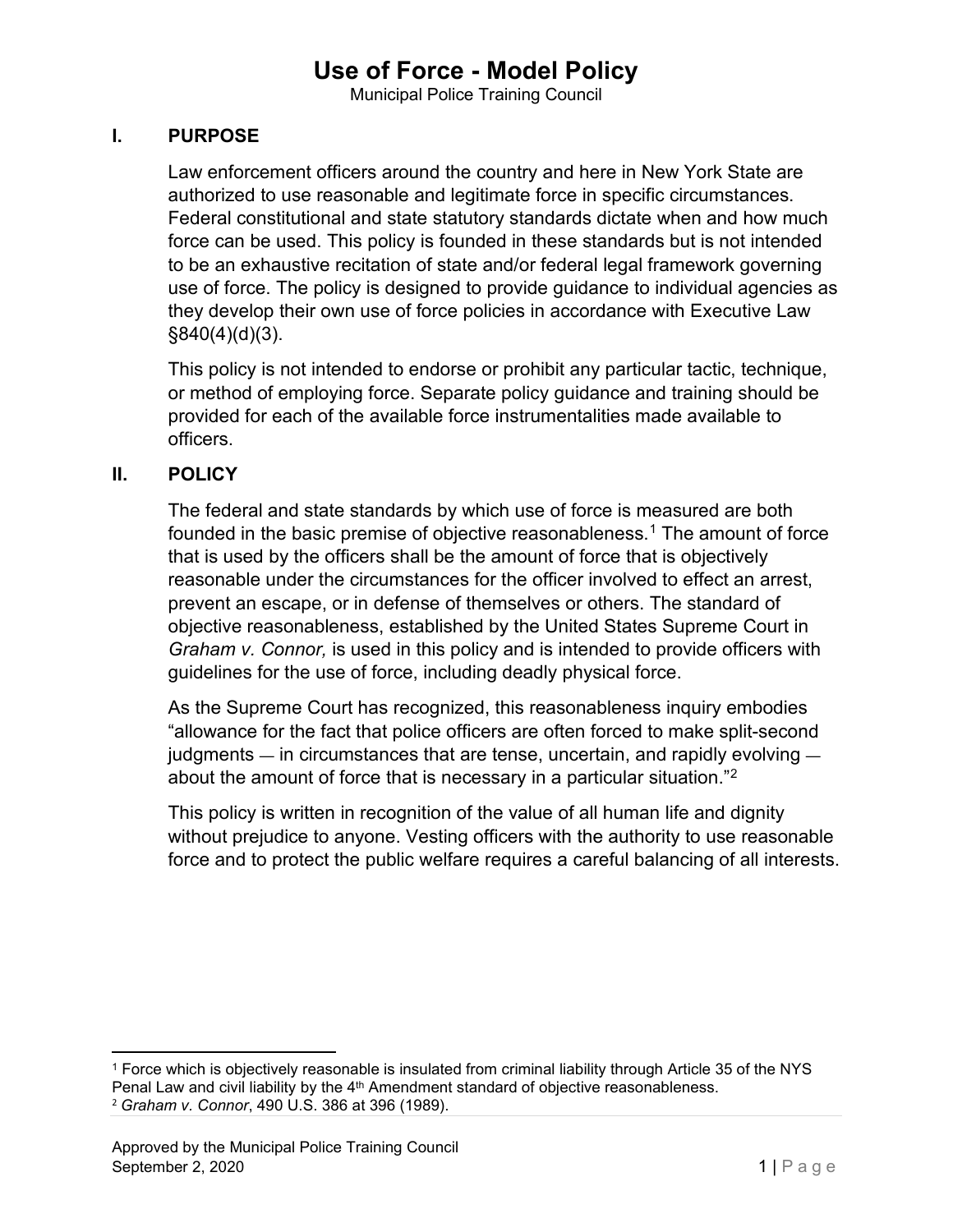#### **III. DEFINITIONS**

- A. **Objectively Reasonable** An objective standard used to judge an officer's actions. Under this standard, a particular application of force must be judged through the perspective of a reasonable officer facing the same set of circumstances, without the benefit of 20/20 hindsight, and be based on the totality of the facts that are known to that officer at the time that the force was used. $^3$  $^3$
- B. **Deadly Physical Force** Physical force which, under the circumstances in which it is used, is readily capable of causing death or other serious physical injury.[4](#page-5-1)
- C. **Physical Injury** Impairment of physical condition or substantial pain.[5](#page-5-2)
- D. **Serious Physical Injury** Physical injury which creates a substantial risk of death, or which causes death or serious and protracted disfigurement, protracted impairment of health or protracted loss or impairment of the function of any bodily organ.[6](#page-5-3)

#### **IV. USE OF FORCE**

- A. In general terms, force is authorized to be used when reasonably believed to be necessary to effect a lawful arrest or detention, prevent the escape of a person from custody, or in defense of one's self or another.<sup>7</sup>
- B. Under the  $4<sup>th</sup>$  Amendment, a police officer may use only such force as is "objectively reasonable" under the circumstances. The reasonableness of a particular use of force must be judged from the perspective of a reasonable officer on the scene.<sup>[8](#page-5-5)</sup>

#### **V. DETERMINING THE OBJECTIVE REASONABLENESS OF FORCE**

A. When used, force should be only that which is objectively reasonable given the circumstances perceived by the officer at the time of the event.

<span id="page-5-0"></span><sup>3</sup> *Graham,* 490 U.S. 396 (1989)

<span id="page-5-1"></span><sup>4</sup> NY Penal Law § 10 (11) (McKinney 2013)

<span id="page-5-2"></span><sup>5</sup> NY Penal Law § 10 (9) (McKinney 2013)

<span id="page-5-3"></span> $^6$  NY Penal Law  $\S$  10 (10) (McKinney 2013)

<span id="page-5-4"></span><sup>7</sup> NY Penal Law and § 35.30(1) (McKinney 2013)

<span id="page-5-5"></span><sup>8</sup> *Graham*, 490 U.S. at 396 (1989)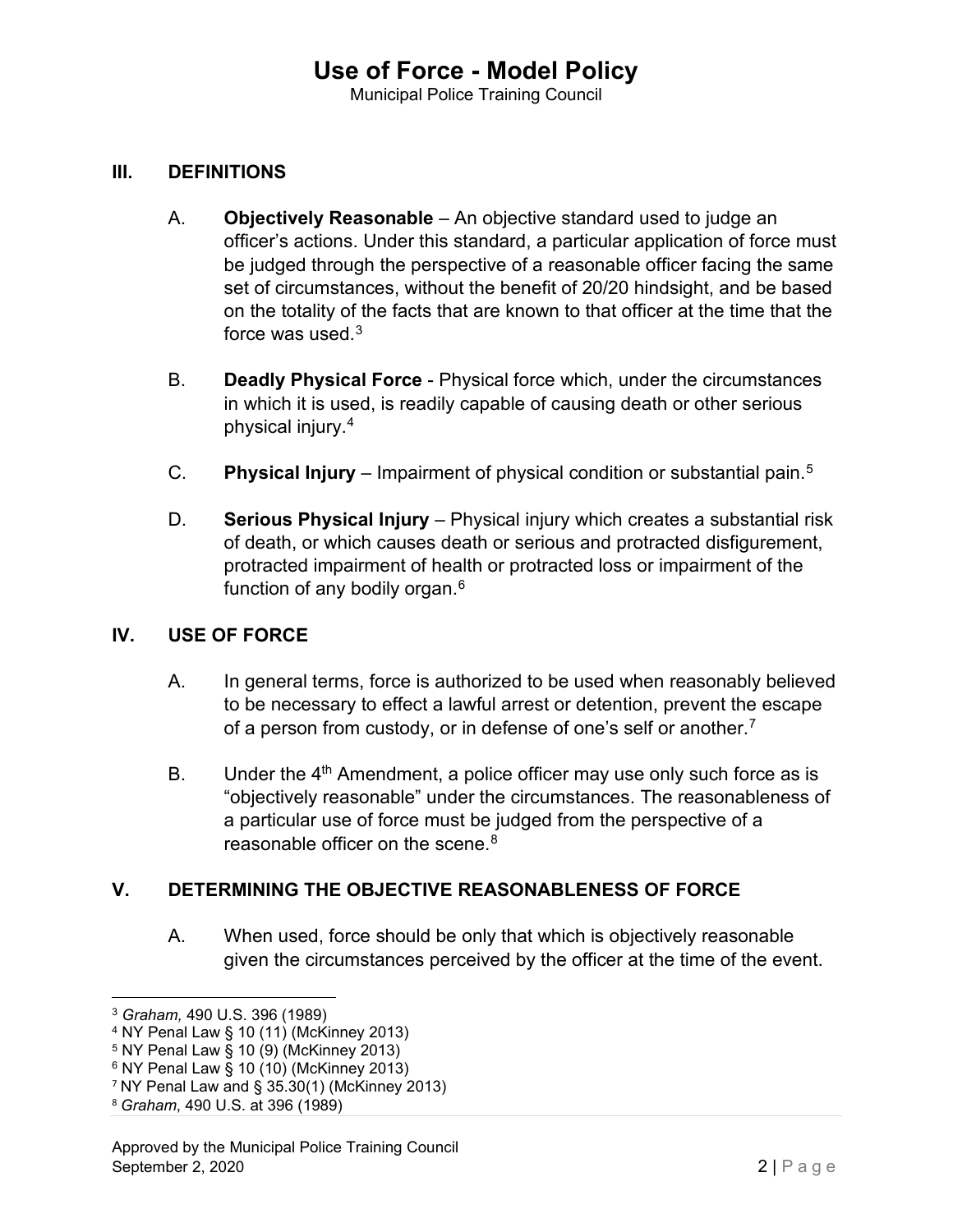Municipal Police Training Council

- B. Factors that may be used in determining the reasonableness of force include, but are not limited to:
	- 1. The severity of the crime or circumstance;<sup>[9](#page-6-0)</sup>
	- 2. The level and immediacy of threat or resistance posed by the suspect:<sup>[10](#page-6-1)</sup>
	- 3. The potential for injury to citizens, officers, and suspects; $11$
	- 4. The risk or attempt of the suspect to escape;  $12$
	- 5. The knowledge, training, and experience of the officer;  $13$
	- 6. Officer/subject considerations such as age, size, relative strength, skill level, injury or exhaustion, and the number of officers or subjects:<sup>[14](#page-6-5)</sup>
	- 7. Other environmental conditions or exigent circumstances.<sup>[15](#page-6-6)</sup>

#### **VI. DUTY TO INTERVENE**

- A. Any officer present and observing another officer using force that he/she reasonably believes to be clearly beyond that which is objectively reasonable under the circumstances shall intercede to prevent the use of unreasonable force, if and when the officer has a realistic opportunity to prevent harm.
- B. An officer who observes another officer use force that exceeds the degree of force as described in subdivision A of this section should promptly report these observations to a supervisor.

<span id="page-6-0"></span><sup>9</sup> *Ibid.* 

<span id="page-6-1"></span><sup>10</sup> *Ibid.*

<span id="page-6-2"></span><sup>11</sup> *Scott v. Harris*, 550 U.S. 372 (2007)

<span id="page-6-3"></span><sup>12</sup> *Graham,* 490 U.S. at 396 (1989)

<span id="page-6-4"></span><sup>&</sup>lt;sup>13</sup> Analysis of cases under the  $4<sup>th</sup>$  Amendment require the focus to be on the perspective of a reasonable officer on the scene which includes the training and experience of the officer. *Graham v. Connor,* 490 U.S. 386 (1989), *Terry v. Ohio,* 392 U.S. 1 (1968)

<span id="page-6-5"></span><sup>14</sup>*Sharrar v. Felsing*, 128 F. 3d 810 (3rd Cir. 1997) (numbers of officers or subjects)

<span id="page-6-6"></span><sup>15</sup> Courts have repeatedly declined to provide an exhaustive listing of factors. Che*w v. Gates*, 27 F. 3d 1432, 1475 n.5 9th Cir. (1994)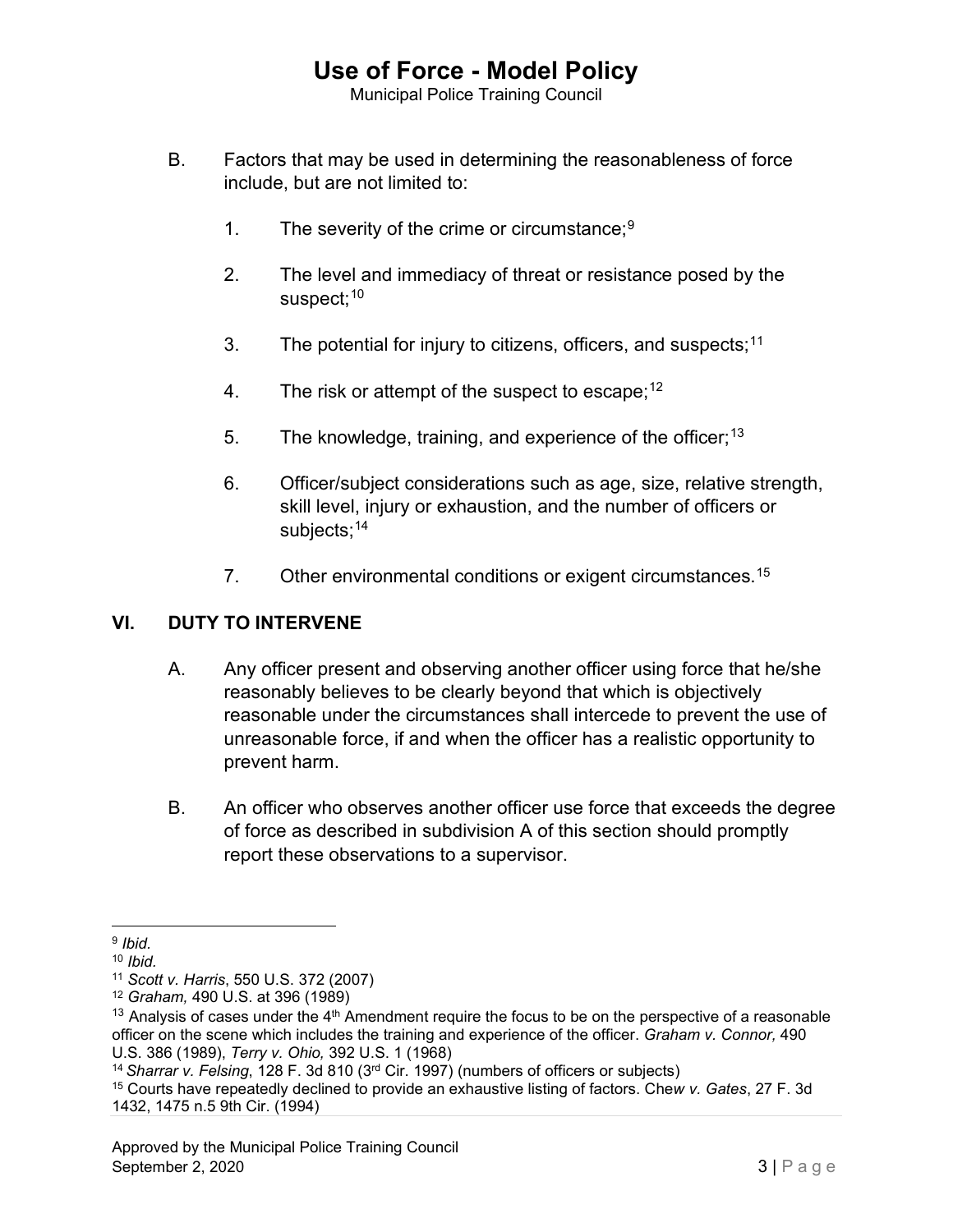Municipal Police Training Council

#### **VII. USE OF DEADLY PHYSICAL FORCE**

- A. Deadly physical force may be used by an officer to protect themselves or another person from what the officer reasonably believes is an imminent threat of serious physical injury or death.<sup>[16](#page-7-0)</sup>
- B. Deadly physical force may be used to stop a fleeing suspect where:
	- 1. The officer has probable cause to believe the suspect has committed a felony involving the infliction or threat of serious physical injury or death; and,
	- 2. The officer reasonably believes that the suspect poses an imminent threat of serious physical injury to the officer or to others.
	- 3. Where feasible, some warning should be given prior to the use of deadly physical force.[17](#page-7-1)
- C. Chokeholds and Obstruction of Breathing or Blood Circulation
	- 1. Any application of pressure to the throat, windpipe, neck, or blocking the mouth or nose of a person in a manner that may hinder breathing, reduce intake of air or obstruct blood circulation, is prohibited unless deadly physical force is authorized. $^{\rm 18}$  $^{\rm 18}$  $^{\rm 18}$

#### **VIII. PROHIBITED USES OF FORCE**

- A. Force shall not be used by an officer for the following reasons:
	- 1. To extract an item from the anus or vagina of a subject without a warrant, except where exigent circumstances are present;
	- 2. To coerce a confession from a subject in custody;

<span id="page-7-0"></span><sup>16</sup> NY Penal Law and § 35.30(1)(c)(McKinney 2013)

<span id="page-7-1"></span><sup>17</sup> NY Penal Law and § 35.30(1), as restricted by *Tennessee v. Garner*, 471 U.S. 1 (1985) (restricting the use of deadly physical force as it relates to fleeing felons) In *Garner*, the Supreme Court uses "significant threat of serious physical harm, either to the officer or others" in describing the limited circumstances under which deadly force can be used to prevent the escape of a felon.

<span id="page-7-2"></span><sup>&</sup>lt;sup>18</sup> NY Penal Law § 121.13-a establishes the crime of Aggravated Strangulation.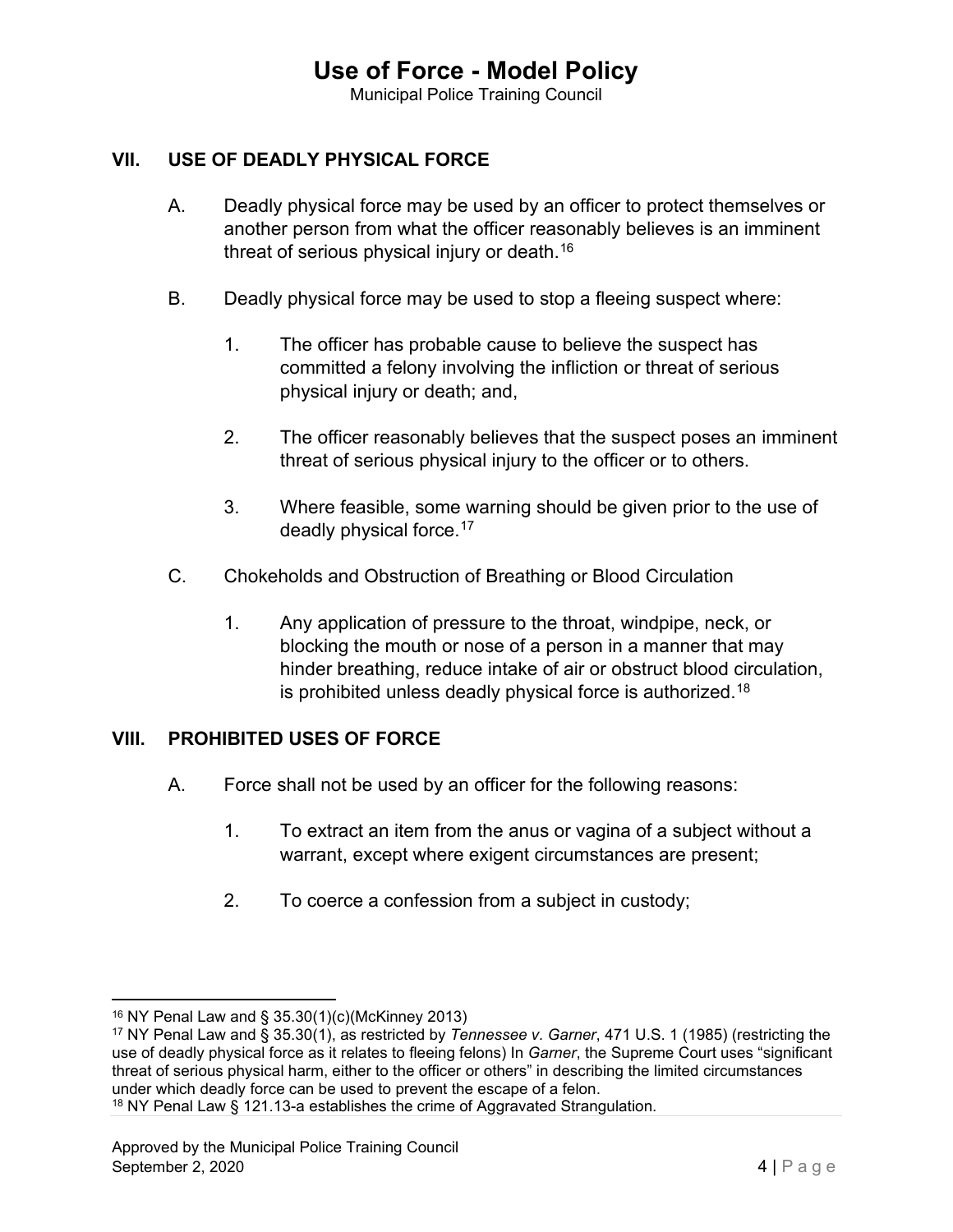Municipal Police Training Council

- 3. To obtain blood, saliva, urine, or other bodily fluid or cells, from an individual for the purposes of scientific testing in lieu of a court order where required;
- 4. Against persons who are handcuffed or restrained unless it is used to prevent injury, escape, or otherwise overcome active or passive resistance posed by the subject.

#### **IX. REPORTING & REVIEWING THE USE OF FORCE**

- A. A police or peace officer or other law enforcement entity who has custody of a person must provide attention to the medical and mental health needs of a person in their custody and obtain assistance and treatment of such needs, which are reasonable and provided in good faith.<sup>[19](#page-8-0)</sup>
	- 1. This includes appropriate and timely medical attention being provided to a party injured as a result of a use of force incident.
	- 2. The immediate mental health needs of a person shall be based upon the reasonable cause to believe that a person, who appears to be mentally ill, is conducting themselves in a manner which is likely to result in a serious harm to themselves or others. $20$
- B. Members involved in use of force incidents as described below shall notify their supervisor as soon as practicable and shall complete a departmental use of force report.
	- 1. Use of force that results in a physical injury.
	- 2. Use of force incidents that a reasonable person would believe is likely to cause an injury.
	- 3. Incidents that result in a complaint of pain from the suspect except complaints of minor discomfort from compliant handcuffing.
	- 4. Incidents where a conducted energy device (CED) was intentionally discharged or accidentally discharged after being displayed.

<span id="page-8-0"></span><sup>&</sup>lt;sup>19</sup> NY Civil Rights Law § 28

<span id="page-8-1"></span><sup>20</sup> NY Mental Hygiene Law § 9.41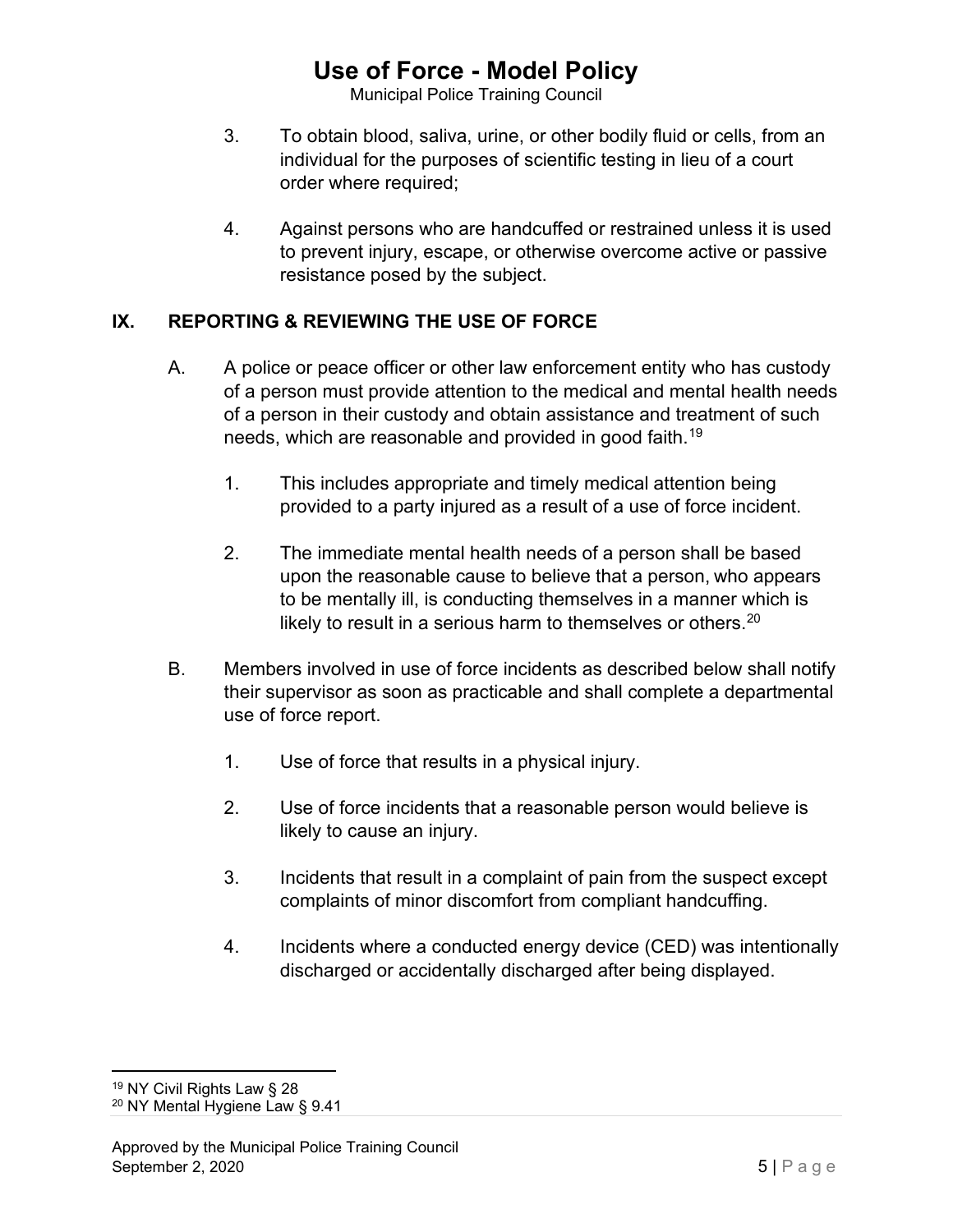Municipal Police Training Council

- 5. Incidents where a firearm was discharged at a subject.  $21$
- C. A standardized use of force form should be used to document any reportable use of force incident.<sup>[22](#page-9-1)</sup>
- D. Officers should document any requests for necessary medical or mental health treatment as well as efforts of police to arrange for such treatment.

#### **X. PROCEDURES FOR INVESTIGATING USE OF FORCE INCIDENTS**

- A. Where practicable, a supervisor should respond to the scene to begin the preliminary force investigation.
- B. A supervisor that is made aware of a force incident shall ensure the completion of a use of force report by all officers engaging in reportable use of force and, to the extent practical, make a record of all officers present.
- C. Photographs should be taken which sufficiently document any injuries or lack thereof to officers or suspects.
- D. The [applicable person, unit, or bureau] will receive the supervisor's report and conduct an investigation.
- E. Consistent with agency disciplinary protocols and any applicable collective bargaining agreements, agency policy should establish standards for addressing the failure to adhere to use of force guidelines.<sup>23</sup>

#### **XI. TRAINING**

- A. All officers should receive training and demonstrate their understanding on the proper application of force.
- B. Training topics will include use of force, conflict prevention, conflict resolution and negotiation, and de-escalation techniques and strategies,

<span id="page-9-0"></span><sup>&</sup>lt;sup>21</sup> NY EXC § 837-v requires that any discharge of a weapon, while either on duty or off duty, in the direction of a person be verbally reported to the involved officer's supervisor within six hours and a written report prepared within forty-eight hours of occurrence.

<span id="page-9-2"></span><span id="page-9-1"></span><sup>&</sup>lt;sup>22</sup> Chiefs of police departments, County Sheriffs, and the Superintendent of State Police should consider utilizing these forms to ensure compliance with the administrative reporting requirement of EXC §837-t. <sup>23</sup> NY EXC § 840(4)(d)(2)(vi)